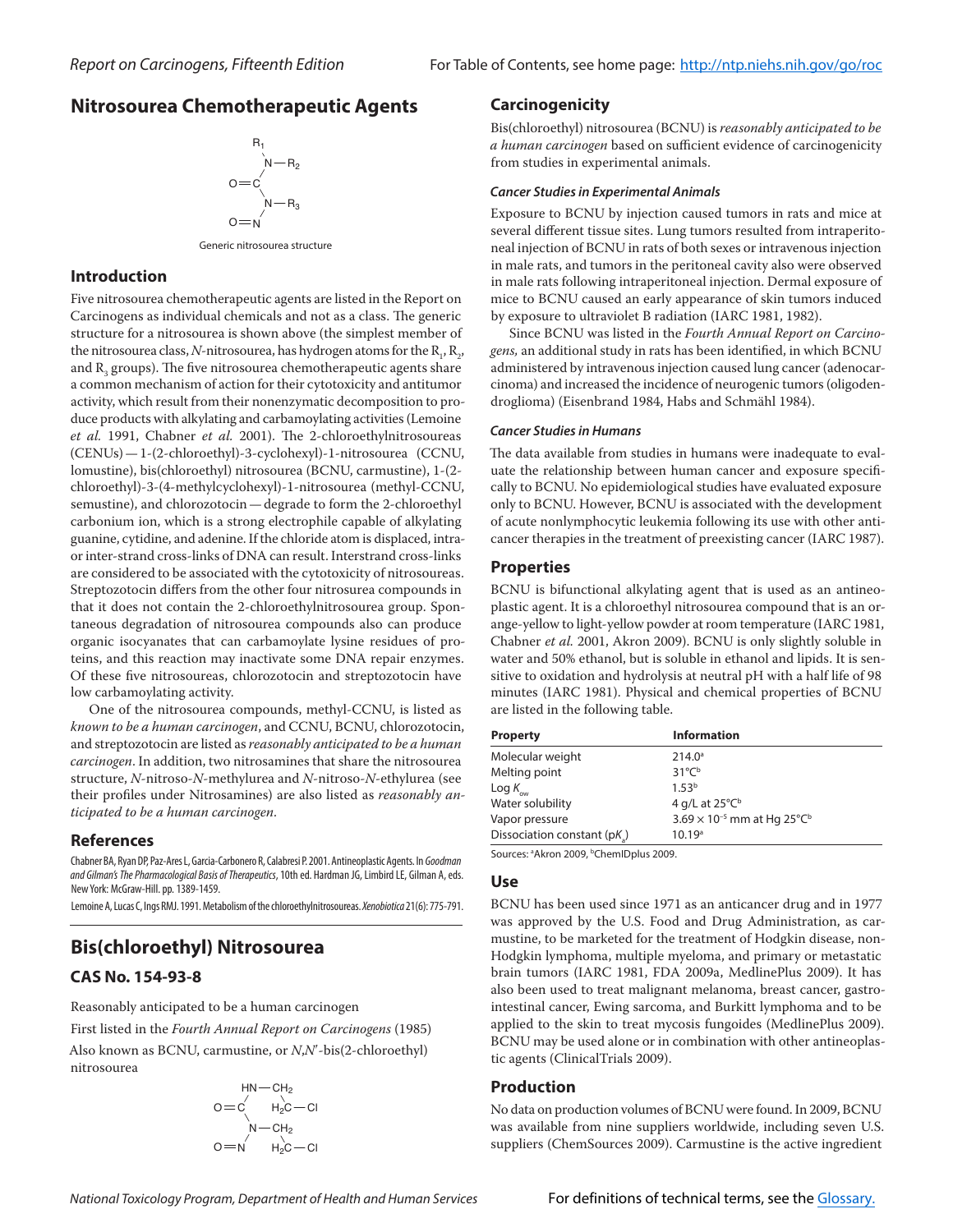# *Report on Carcinogens, F*ifteenth *Edition*

in two pharmaceutical products, an intracranial implant and an injectable drug, which are available from two different pharmaceutical companies (FDA 2009b). The injectable product is available in 100-mg vials, and the implantable product comes in a 7.7-mg size.

#### **Exposure**

The primary routes of human exposure to BCNU are injection, implantation (FDA 2009b), and dermal contact in patients (MedlinePlus 2009). Reported doses of the injectable drug are 100 to 250 mg/m $^{\rm 2}$  of body surface area daily by intravenous injection for two or three days (IARC 1981). In 2009, 159 clinical trials involving BCNU alone or in combination with other antineoplastic agents and treatments were in progress or recently completed (ClinicalTrials 2009). Health professionals and support staff (including custodians) may be exposed to BCNU by dermal contact, inhalation, and accidental ingestion during drug preparation, administration, or cleanup of medical waste, including excretions from treated patents (Zimmerman *et al.* 1981, NIOSH 2004). The National Occupational Exposure Survey (conducted from 1981 to 1983) estimated that 14,122 health-services workers, including 10,338 women, potentially were exposed to BCNU (NIOSH 1990).

### **Regulations**

#### *Food and Drug Administration (FDA)*

Carmustine is a prescription drug subject to labeling and other requirements.

## **Guidelines**

*National Institute for Occupational Safety and Health (NIOSH)*

A comprehensive set of guidelines has been established to prevent occupational exposures to hazardous drugs in health-care settings.

*Occupational Safety and Health Administration (OSHA)*

A comprehensive set of guidelines has been established to prevent occupational exposures to hazardous drugs in health-care settings.

## **References**

Akron. 2009. *The Chemical Database.* The Department of Chemistry at the University of Akron. http://ull. chemistry.uakron.edu/erd and search on CAS number. Last accessed: 8/12/09.

Chabner BA, Ryan DP, Paz-Ares L, Garcia-Carbonero R, Calabresi P. 2001. Antineoplastic Agents. In *Goodman and Gilman's The Pharmacological Basis of Therapeutics,* 10th ed. Hardman JG, Limbird LE, Gilman A, eds. New York: McGraw-Hill.pp. 1389-1459.

ChemIDplus. 2009. *ChemIDplus Advanced*. National Library of Medicine. http://chem.sis.nlm.nih.gov/ chemidplus/chemidheavy.jsp and select Registry Number and search on CAS number. Last accessed: 8/12/09.

ChemSources. 2009. *Chem Sources - Chemical Search.* Chemical Sources International. http://www. chemsources.com/chemonline.html and search on carmustine. Last accessed: 8/12/09.

ClinicalTrials. 2009. *Carmustine*. National Institutes of Health. http://clinicaltrials.gov/ct2/results?term= carmustine. Last accessed: 8/12/09.

Eisenbrand G. 1984. Anticancer nitrosoureas: Investigations on antineoplastic, toxic and neoplastic activities. *IARC Sci Publ* (57): 695-708.

FDA. 2009a. *Drugs@FDA*. U.S. Food and Drug Administration. http://www.accessdata.fda.gov/scripts/ cder/drugsatfda/index.cfm?fuseaction=Search.Search\_Drug\_Name and search on carmustine. Last accessed: 8/12/09.

FDA. 2009b. *The Electronic Orange Book*. U.S. Food and Drug Administration. http://www.fda.gov/cder/ ob/default.htm and select Search by Active Ingredient and search on carmustine. Last accessed: 8/12/09.

Habs M, Schmähl D. 1984. Long-term toxic and carcinogenic effects of cytostatic drugs. *Dev Oncol.* 15: pp. 201-209.

IARC. 1981. Bischloroethyl nitrosourea (BCNU). In *Some Antineoplastic and Immunosuppressive Agents*. IARC Monographs on the Evaluation of Carcinogenic Risk of Chemicals to Humans, vol. 26. Lyon, France: International Agency for Research on Cancer.pp. 79-95.

IARC. 1982. Bischloroethyl nitrosourea (BCNU). In *Chemicals, Industrial Processes and Industries Associated with Cancer in Humans*. IARC Monographs on the Evaluation of Carcinogenic Risk of Chemicals to Humans, suppl. 4. Lyon, France: International Agency for Research on Cancer. pp. 63-64.

IARC. 1987. Chloroethyl nitrosoureas: Bischloroethyl nitrosourea (BCNU) (Group 2A) 1-(2-chloroethyl)- 3-cyclohexyl-1-nitrosourea (CCNU) (Group 2A) 1-(2-chloroethyl)-3-(4-methylcyclohexyl)-1-nitrosourea (methyl-CCNU) (Group 1). In *Overall Evaluations of Carcinogenicity*. IARC Monographs on the Evaluation of Carcinogenic Risk of Chemicals to Humans, suppl. 7. Lyon, France: International Agency for Research on Cancer.pp. 150-152.

#### For definitions of technical terms, see the [Glossary.](https://ntp.niehs.nih.gov/ntp/roc/content/glossary_508.pdf)

MedlinePlus. 2009. *Carmustine*. National Library of Medicine. http://www.nlm.nih.gov/medlineplus/ druginfo/meds/a682060.html. Last accessed: 8/12/09.

NIOSH. 1990. *National Occupational Exposure Survey (1981-83).* National Institute for Occupational Safety and Health. Last updated: 7/1/90. http://www.cdc.gov/noes/noes1/x3594sic.html.

NIOSH. 2004. *Antineoplastic Agents — Occupational Hazards in Hospitals*. National Institute for Occupational Safety and Health. http://www.cdc.gov/niosh/docs/2004-102.

Zimmerman PF, Larsen RK, Barkley EW, Gallelli JF. 1981. Recommendations for the safe handling of injectable antineoplastic drug products. *Am J Hosp Pharm* 38(11): 1693-1695.

# **1-(2-Chloroethyl)-3-cyclohexyl-1 nitrosourea**

# **CAS No. 13010-47-4**

Reasonably anticipated to be a human carcinogen

First listed in the *Fourth Annual Report on Carcinogens* (1985)

Also known as CCNU or lomustine



# **Carcinogenicity**

1‑(2-Chloroethyl)-3-cyclohexyl-1-nitrosourea (CCNU) is *reasonably anticipated to be a human carcinogen* based on sufficient evidence of carcinogenicity from studies in experimental animals.

#### *Cancer Studies in Experimental Animals*

Exposure to CCNU by injection caused tumors in rodents. Lung tumors resulted from intraperitoneal injection of CCNU in rats of both sexes or intravenous injection in male rats (IARC 1981, 1982). Following intraperitoneal injection of CCNU, a slight increase in the incidence of malignant lymphoma (lymphosarcoma) was observed in mice of both sexes.

#### *Cancer Studies in Humans*

The data available from studies in humans were inadequate to evaluate the relationship between human cancer and exposure specifically to CCNU. In several reported cases, cancer patients who received CCNU developed leukemia; however, all but one of these patients had also been treated with other cytotoxic agents and/or irradiation (IARC 1981, 1982).

#### **Properties**

CCNU is a bifunctional alkylating agent that is used as an antineoplastic agent. It is a chloroethyl nitrosourea compound that is a yellow powder at room temperature. It is practically insoluble in water, soluble in ethanol, 0.1 N hydrochloric acid, and sodium hydroxide, and highly soluble in lipids. It may be oxidized or hydrolyzed at room temperature and neutral pH with a half-life of 117 minutes (IARC 1981, 1987, HSDB 2009). Physical and chemical properties of CCNU are listed in the following table.

| <b>Property</b>      | <b>Information</b>                               |
|----------------------|--------------------------------------------------|
| Molecular weight     | 233.7 <sup>a</sup>                               |
| Melting point        | 88°C to 90°C <sup>b</sup>                        |
| Log $K_{_{\rm{ow}}}$ | 2.83 <sup>b</sup>                                |
| Water solubility     | 111 mg/L at $25^{\circ}C^{\circ}$                |
| Vapor pressure       | $1.01 \times 10^{-5}$ mm Hg at 25°C <sup>b</sup> |

Sources: <sup>a</sup>HSDB 2009; <sup>b</sup>ChemIDplus 2009.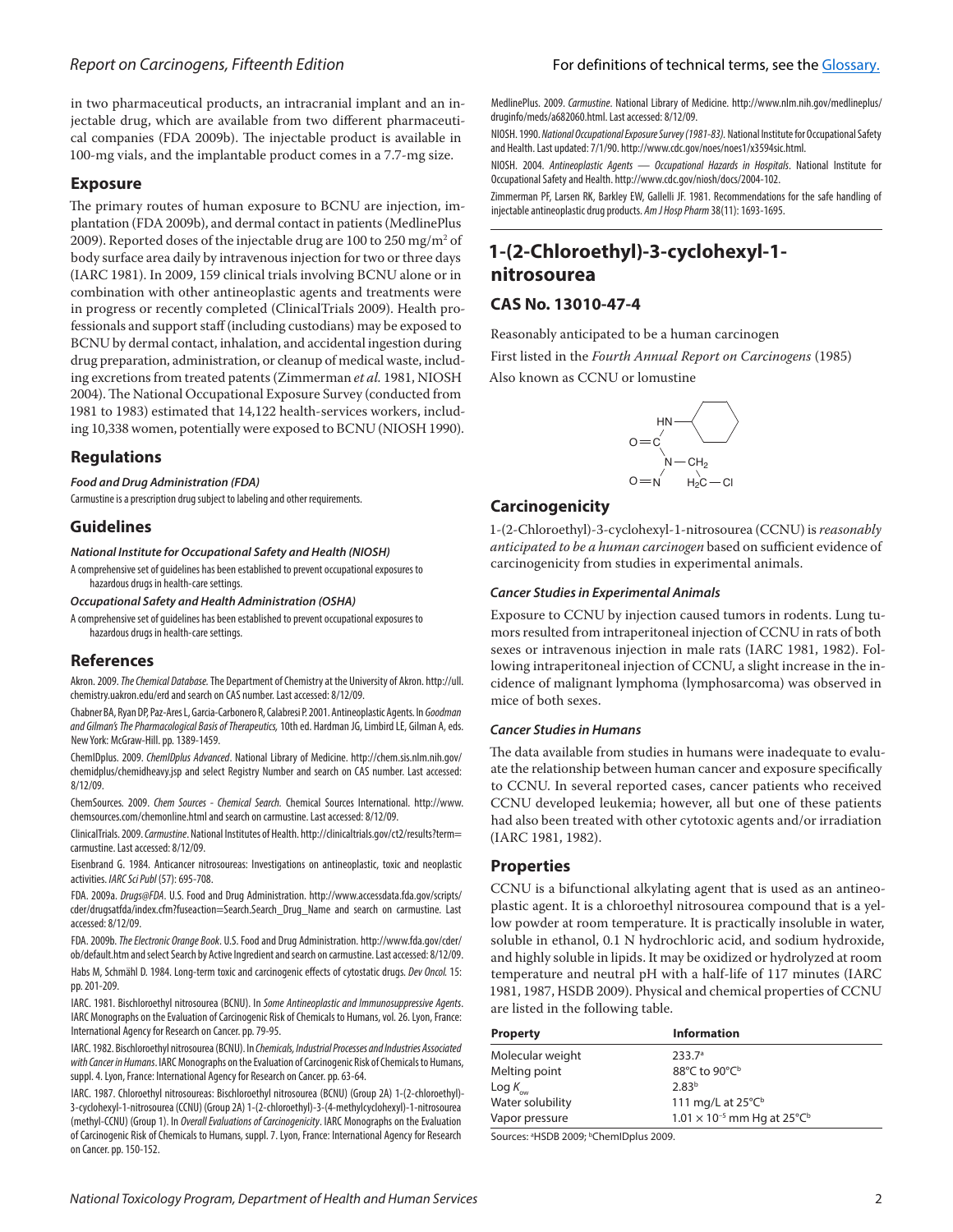### **Use**

CCNU is an oral anticancer drug that was approved by the U.S. Food and Drug Administration in 1976 for marketing, as lomustine (FDA 2009a). CCNU is used alone or in combination with other antineoplastic agents, including procarbazine and vincristine, etoposide and prednimustine, and other combinations (IARC 1981, HSDB 2009). It is used primarily in the treatment of Hodgkin disease and brain tumors, but it has also been used to treat other cancer, including lung cancer, non-Hodgkin lymphoma, malignant melanoma, breast cancer, kidney cancer, and cancer of the gastrointestinal tract (MedlinePlus 2009). It has also been applied to the skin to treat mycosis fungoides and psoriasis.

## **Production**

CCNU was first synthesized in 1966 (IARC 1981). In 2009, it was produced by two manufacturers, one in China and one in Europe (SRI 2009), and was available from eighteen suppliers, including nine U.S. suppliers (ChemSources 2009). CNNU (lomustine) is the active ingredient in three products (capsules in strengths of 10, 40, and 100 mg) from a single pharmaceutical company (FDA 2009b).

#### **Exposure**

The primary route of human exposure to CCNU is ingestion during its use as a pharmaceutical product; however, exposure potentially can also occur through inhalation and dermal contact (Akron 2009, MedlinePlus 2009). The recommended dose for adults and children is 130 mg/m $^2$  of body surface, given as a single oral dose every six weeks (IARC 1981). In 2009, 45 clinical trials involving CCNU were in progress or recently completed, including 12 that had not completed patient recruitment (ClinicalTrials 2009). Health professionals and support staff (including custodians) may be exposed by dermal contact, inhalation, or accidental ingestion during drug preparation, administration, or cleanup of medical waste, including excretions from treated patents (Zimmerman *et al.* 1981, NIOSH 2004). The National Occupational Exposure Survey (conducted from 1981 to 1983) es‑ timated that 2,457 health-services workers, including 1,069 women, potentially were exposed to CCNU (NIOSH 1990).

## **Regulations**

*Consumer Product Safety Commission (CPSC)*

Any orally administered prescription drug for human use requires child-resistant packaging.

*Food and Drug Administration (FDA)*

Lomustine is a prescription drug subject to labeling and other requirements.

## **Guidelines**

#### *National Institute for Occupational Safety and Health (NIOSH)*

A comprehensive set of guidelines has been established to prevent occupational exposures to hazardous drugs in health-care settings.

#### *Occupational Safety and Health Administration (OSHA)*

A comprehensive set of guidelines has been established to prevent occupational exposures to hazardous drugs in health-care settings.

### **References**

Akron. 2009. *The Chemical Database.* The Department of Chemistry at the University of Akron. http://ull. chemistry.uakron.edu/erd and search on CAS number. Last accessed: 8/12/09.

ChemIDplus. 2009. *ChemIDplus Advanced*. National Library of Medicine. http://chem.sis.nlm.nih.gov/ chemidplus/chemidheavy.jsp and select Registry Number and search on CAS number. Last accessed: 8/12/09.

ChemSources. 2009. *Chem Sources - Chemical Search.* Chemical Sources International. http://www. chemsources.com/chemonline.html and search on lomustine. Last accessed: 8/12/09.

ClinicalTrials. 2009. *Lomustine*. National Institutes of Health. http://clinicaltrials.gov/ct2/results?term= lomustine. Last accessed: 8/12/09.

#### For definitions of technical terms, see the [Glossary.](https://ntp.niehs.nih.gov/ntp/roc/content/glossary_508.pdf)

FDA. 2009a. *Drugs@FDA*. U.S. Food and Drug Administration. http://www.accessdata.fda.gov/scripts/ cder/drugsatfda/index.cfm?fuseaction=Search.Search\_Drug\_Name and search on lomustine. Last accessed: 8/12/09.

FDA. 2009b. *The Electronic Orange Book*. U.S. Food and Drug Administration. http://www.fda.gov/cder/ ob/default.htm and select Search by Active Ingredient and search on lomustine. Last accessed: 8/12/09. HSDB. 2009. *Hazardous Substances Data Bank*. National Library of Medicine. http://toxnet.nlm.nih.gov/ cgi-bin/sis/htmlgen?HSDB and search on CAS number. Last accessed: 8/12/09.

IARC. 1981. 1-(2-Chloroethyl)-3-cyclohexyl-1-nitrosourea (CCNU). In *Some Antineoplastic and Immunosuppressive Agents*. IARC Monographs on the Evaluation of Carcinogenic Risk of Chemicals to Humans, vol. 26. Lyon, France: International Agency for Research on Cancer.pp. 137-149.

IARC. 1982. 1-(2-Chloroethyl)-3-cyclohexyl-1-nitrosourea (CCNU). In *Chemicals, Industrial Processes and Industries Associated with Cancer in Humans*. IARC Monographs on the Evaluation of Carcinogenic Risk of Chemicals to Humans, suppl. 4. Lyon, France: International Agency for Research on Cancer. pp. 83-84. IARC. 1987. Chloroethyl nitrosoureas: Bischloroethyl nitrosourea (BCNU) (Group 2A) 1-(2-chloroethyl)- 3-cyclohexyl-1-nitrosourea (CCNU) (Group 2A) 1-(2-chloroethyl)-3-(4-methylcyclohexyl)-1-nitrosourea (methyl-CCNU) (Group 1). In *Overall Evaluations of Carcinogenicity*. IARC Monographs on the Evaluation of Carcinogenic Risk of Chemicals to Humans, suppl. 7. Lyon, France: International Agency for Research on Cancer.pp. 150-152.

MedlinePlus. 2009. *Lomustine*. National Library of Medicine. http://www.nlm.nih.gov/medlineplus/ druginfo/meds/a682207.html. Last accessed: 8/12/09.

NIOSH. 1990. *National Occupational Exposure Survey (1981-83).* National Institute for Occupational Safety and Health. Last updated: 7/1/90. http://www.cdc.gov/noes/noes1/x4755sic.html.

NIOSH. 2004. *Antineoplastic Agents — Occupational Hazards in Hospitals*. National Institute for Occupational Safety and Health. http://www.cdc.gov/niosh/docs/2004-102.

SRI. 2009. *Directory of Chemical Producers*. Menlo Park, CA: SRI Consulting. Database edition. Last accessed: 8/12/09.

Zimmerman PF, Larsen RK, Barkley EW, Gallelli JF. 1981. Recommendations for the safe handling of injectable antineoplastic drug products. *Am J Hosp Pharm* 38(11): 1693-1695.

# **1-(2-Chloroethyl)-3-(4-methylcyclohexyl)-1 nitrosourea**

## **CAS No. 13909-09-6**

Known to be a human carcinogen

First listed in the *Sixth Annual Report on Carcinogens* (1991) Also known as methyl-CCNU, MeCCNU, or semustine



## **Carcinogenicity**

1-(2-Chloroethyl)-3-(4-methylcyclohexyl)-1-nitrosourea (methyl-CCNU) is *known to be a human carcinogen* based on sufficient evidence of carcinogenicity from studies in humans.

#### *Cancer Studies in Humans*

An increased relative risk (over 12-fold) for nonlymphocytic leukemia was found among patients with gastrointestinal cancer who were treated with methyl-CCNU in several clinical trials; 14 cases of leukemic disorders were reported among 2,067 patients given methyl-CCNU, compared with only 1 case of acute nonlymphocytic leukemia among 1,566 patients given other therapies (Boice *et al.* 1983). A later analysis of this study found that the risk of leukemia increased with increasing cumulative dose of methyl-CCNU, reaching a relative risk of about 40-fold, adjusted for survival time, among patients treated with the highest dose (Boice *et al.* 1986, IARC 1987).

#### *Cancer Studies in Experimental Animals*

There is limited evidence for the carcinogenicity of methyl-CCNU in experimental animals (Weisburger 1977). Methyl-CCNU admin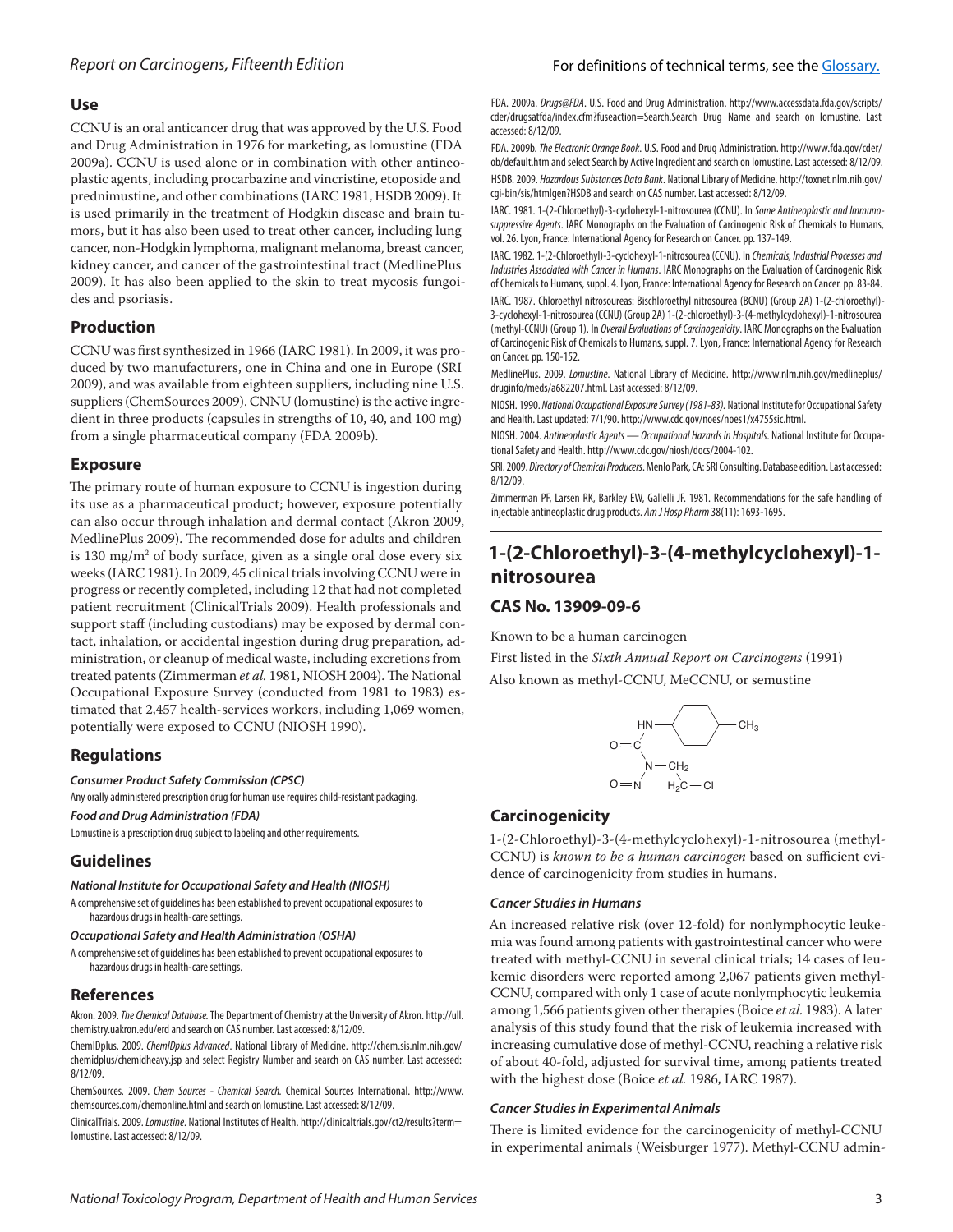istered by intravenous injection caused lung tumors in male rats. Administered by intraperitoneal injection, it increased the total incidence of all tumors in male rats and slightly increased the incidence of leukemia and malignant lymphoma (lymphosarcoma) in female mice (IARC 1987).

## **Properties**

Methyl-CCNU is a direct-acting bifunctional alkylating agent that has been tested for use as an antineoplastic agent. It is a chloroethyl nitrosourea compound that is a light-yellow powder at room temperature (IARC 1987, Akron 2009). It is practically insoluble in water (ChemIDplus 2009). Physical and chemical properties of methyl-CCNU are listed in the following table.

| <b>Property</b>      | <b>Information</b>                               |
|----------------------|--------------------------------------------------|
| Molecular weight     | 247.7 <sup>a</sup>                               |
| Melting point        | $70^{\circ}C^{\circ}$                            |
| Log $K_{_{\rm{ow}}}$ | 3.3 <sup>a</sup>                                 |
| Water solubility     | 0.037 g/L at $25^{\circ}C^{\circ}$               |
| Vapor pressure       | $5.61 \times 10^{-6}$ mm Hg at 25°C <sup>a</sup> |

Sources: ªChemIDplus 2009, bAkron 2009.

### **Use**

Methyl-CCNU is an investigational chemotherapy drug that has been used in clinical trials to treat several types of cancer, including brain cancer, malignant melanoma, lung cancer, and gastrointestinal-tract cancer (Boice *et al.* 1983). As of 2009, it had not been approved by the U.S. Food and Drug Administration for any uses (FDA 2009).

## **Production**

No data on U.S. production, imports, or exports of methyl-CCNU were found. In 2009, methyl-CCNU was available from eight suppliers worldwide, including six U.S. suppliers (ChemSources 2009).

#### **Exposure**

The most direct exposure to methyl-CCNU is of cancer patients participating in clinical trials of treatment regimens that include methyl-CCNU. In 2009, two completed clinical trials involving methyl-CCNU were identified (ClinicalTrials 2009). The typical oral dose is 125 to 200 mg/m2 of body surface area, repeated every six weeks (Parfitt 1999). Health professionals and support staff (including custodians) may be exposed to methyl-CCNU by dermal contact, inhalation, or accidental ingestion during drug preparation, administration, or cleanup of medical waste, including excretions from treated patents (Zimmerman *et al.* 1981, NIOSH 2004). The National Occupational Exposure Survey (conducted from 1981 to 1983) estimated that 229 workers, including 82 women, potentially were exposed to methyl-CCNU (NIOSH 1990).

## **Regulations**

No specific regulations or guidelines relevant to reduction of exposure to methyl-CCNU were identified.

### **References**

 Akron. 2009. *The Chemical Database.* The Department of Chemistry at the University of Akron. http://ull. chemistry.uakron.edu/erd and search on CAS number. Last accessed: 8/12/09.

Boice JD Jr, Greene MH, Killen JY Jr, Ellenberg SS, Keehn RJ, McFadden E, Chen TT, Fraumeni JF Jr. 1983. Leukemia and preleukemia after adjuvant treatment of gastrointestinal cancer with semustine (methyl-CCNU). *N Engl J Med* 309(18): 1079-1084.

Boice JD, Greene MH, Killen JY Jr, Ellenberg SS, Fraumeni JF Jr, Keehn RJ, McFadden E, Chen TT, Stablein D. 1986. Leukemia after adjuvant chemotherapy with semustine (methyl-CCNU)—evidence of a doseresponse effect. *N Engl J Med* 314(2): 119-120.

ChemIDplus. 2009. *ChemIDplus Advanced*. National Library of Medicine. http://chem.sis.nlm.nih.gov/ chemidplus/chemidheavy.jsp and select Registry Number and search on CAS number. Last accessed: 8/12/09.

ChemSources. 2009. *Chem Sources - Chemical Search.* Chemical Sources International. http://www. chemsources.com/chemonline.html and search on semustine. Last accessed: 8/12/09.

ClinicalTrials. 2009. *Semustine*. National Institutes of Health. http://clinicaltrials.gov and search on semustine or MeCCNU. Last accessed: 8/12/09.

FDA. 2009. *The Electronic Orange Book*. U.S. Food and Drug Administration. http://www.fda.gov/cder/ ob/default.htm and select Search by Active Ingredient and search on semustine. Last accessed: 8/12/09.

IARC. 1987. Chloroethyl nitrosoureas: Bischloroethyl nitrosourea (BCNU) (Group 2A) 1-(2-chloroethyl)- 3-cyclohexyl-1-nitrosourea (CCNU) (Group 2A) 1-(2-chloroethyl)-3-(4-methylcyclohexyl)-1-nitrosourea (methyl-CCNU) (Group 1). In *Overall Evaluations of Carcinogenicity.* IARC Monographs on the Evaluation of Carcinogenic Risk of Chemicals to Humans, suppl. 7. Lyon, France: International Agency for Research on Cancer. pp. 150-152.

NIOSH. 1990. *National Occupational Exposure Survey (1981-83).* National Institute for Occupational Safety and Health. Last updated: 7/1/90. http://www.cdc.gov/noes/noes1/x1943sic.html.

NIOSH. 2004. *Antineoplastic Agents — Occupational Hazards in Hospitals*. National Institute for Occupational Safety and Health. http://www.cdc.gov/niosh/docs/2004-102.

Parfitt K, ed. 1999. *Martindale: The Complete Drug Reference,* 32nd ed. London: Pharmaceutical Press. p. 561. Weisburger EK. 1977. Bioassay program for carcinogenic hazards of cancer chemotherapeutic agents. *Cancer* 40: 1935-1949.

Zimmerman PF, Larsen RK, Barkley EW, Gallelli JF. 1981. Recommendations for the safe handling of injectable antineoplastic drug products. *Am J Hosp Pharm* 38(11): 1693-1695.

# **Chlorozotocin**

# **CAS No. 54749-90-5**

Reasonably anticipated to be a human carcinogen First listed in the *Eighth Report on Carcinogens* (1998)



# **Carcinogenicity**

Chlorozotocin is *reasonably anticipated to be a human carcinogen* based on sufficient evidence of carcinogenicity from studies in experimental animals and because it is a member of a well-defined, structurally related class of substances listed in the Report on Carcinogens as either *known to be a human carcinogen* or *reasonably anticipated to be a human carcinogen*.

#### *Cancer Studies in Experimental Animals*

Exposure to chlorozotocin caused tumors at several different tissue sites in rats. Chlorozotocin administered to male rats by intravenous injection caused cancer of the nervous system, lungs, and forestomach. Intraperitoneal injection of chlorozotocin caused tumors in the abdominal cavity (sarcoma or mesothelioma) in rats of both sexes (IARC 1990).

#### *Cancer Studies in Humans*

No epidemiological studies were identified that evaluated the relationship between human cancer and exposure specifically to chlorozotocin.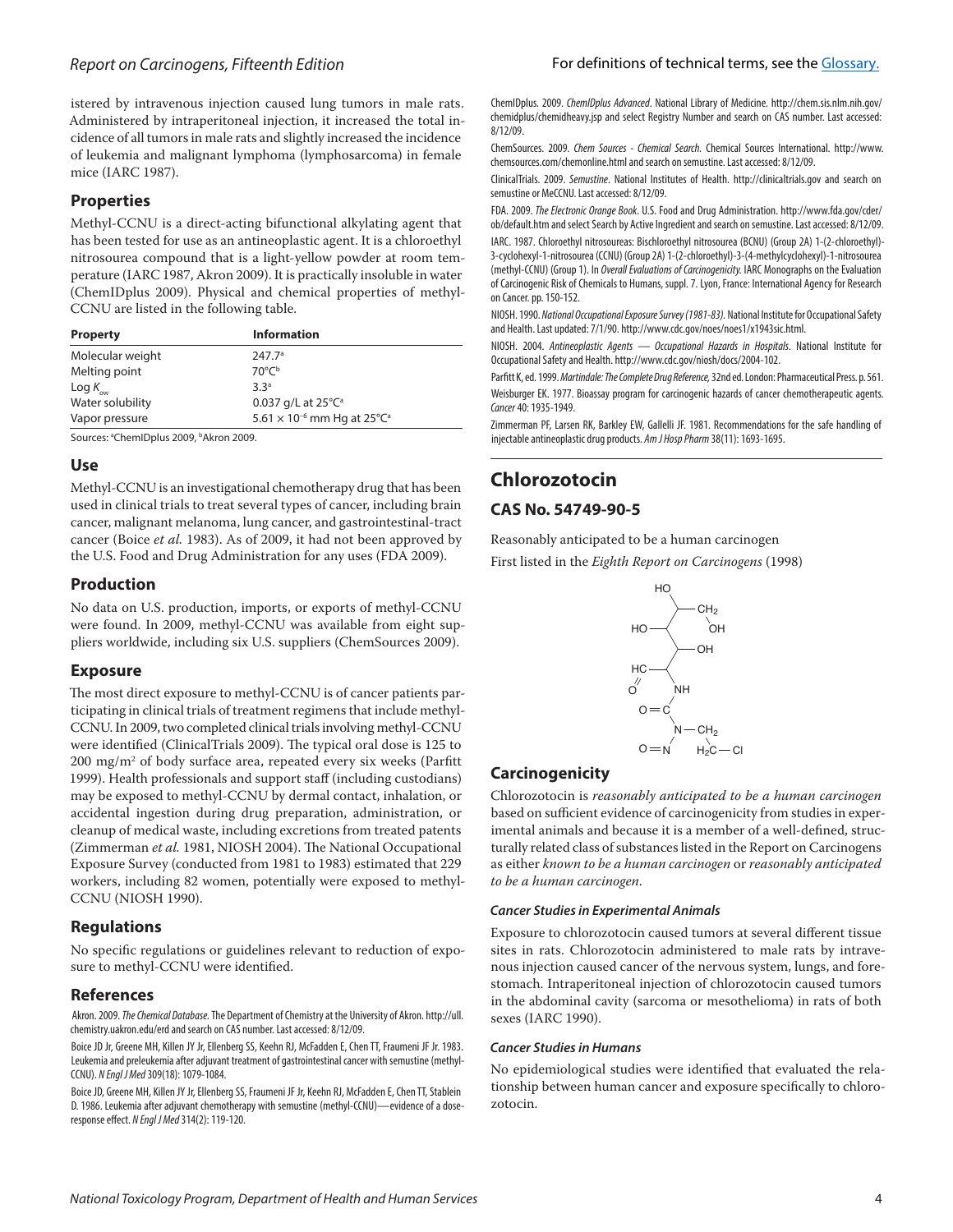## *Studies on Mechanisms of Carcinogenesis*

Chlorozotocin is structurally related to other chloroethyl nitrosoureas, one of which, 1-(2-chloroethyl)-3-(4-methylcyclohexyl)-1-nitrosourea, is listed in the Report on Carcinogens as *known to be a human carcinogen*, and two of which, bis(chloroethyl) nitrosourea and 1‑(2-chloroethyl)-3-cyclohexyl-1-nitrosourea, are listed in the Report on Carcinogens as *reasonably anticipated to be a human car*cinogen. Chlorozotocin exerts its adverse effects through the formation of mono- and bi-functional alkylating agents. It causes genetic damage in a wide variety of bacterial and mammalian cellular assays, inducing mutations in bacteria, yeast, insects, and cultured mammalian cells and DNA damage in human, mouse, and Chinese hamster cells *in vitro* and in bone-marrow cells in rats exposed *in vivo*  (IARC 1990)*.* In rats subcutaneously implanted with rhabdomyosar‑ coma cells, chlorozotocin administered by intraperitoneal injection increased metastasis to the lungs (Pauwels et al. 1985). There is no evidence to suggest that the mechanisms by which chlorozotocin causes tumors in experimental animals would not also operate in humans.

## **Properties**

Chlorozotocin is a nitrosourea compound that exists as ivory-colored crystals at room temperature. It is soluble in water and is stable in solution at room temperature for up to 3 hours and under refrigeration for 24 hours. The powder form of chlorozotocin is stable under refrigeration for two years. The spontaneous, nonenzymatic degradation of chlorozotocin results in formation of DNA-alkylating and protein-carbamoylating moieties (Chabner *et al.* 2001). Physical and chemical properties of chlorozotocin are listed in the following table.

| <b>Property</b>            | <b>Information</b>                                                |
|----------------------------|-------------------------------------------------------------------|
| Molecular weight           | 265.7 <sup>a</sup>                                                |
| Melting point              | 147°C to 148°C<br>(decomposes with evolution of gas) <sup>b</sup> |
| Log $K_{_{\rm{ow}}}$       | $-1.02b$                                                          |
| Water solubility           | 1.8 g/L at $25^{\circ}C^{\circ}$                                  |
| Vapor pressure             | 3.98 $\times$ 10 <sup>-14</sup> mm Hg at 25°C <sup>a</sup>        |
| Dissociation constant (pK) | 9.08 <sup>c</sup>                                                 |

Sources: <sup>a</sup>ChemIDplus 2009, <sup>b</sup>HSDB 2009, 'Akron 2009.

## **Use**

Chlorozotocin is a cytostatic agent that has been used to treat melanoma and multiple myeloma and cancer of the stomach, large intestine, pancreas, and lung (IARC 1990). As of 2009, no products containing chlorozotocin as an active ingredient had been approved for use by the U.S. Food and Drug Administration (FDA 2009).

# **Production**

Synthesis of chlorozotocin occurs by nitrosation of the urea derivative prepared from D-glucosamine and 2-chloroethyl isocyanate. Chlorozotocin was reported to be produced in the United States (IARC 1990), but no production data were found, nor any data on U.S. imports or exports of chlorozotocin, and no U.S. suppliers were identified.

# **Exposure**

The primary route of potential human exposure to chlorozotocin is intravenous administration. Chlorozotocin has been given intravenously at doses of 100 to 225 mg/m<sup>2</sup> of body surface area (IARC 1990). Health professionals and support staff (including custodians) may be exposed to chlorozotocin by dermal contact, inhalation, or accidental ingestion during drug preparation, administration, or cleanup of medical waste, including excretions from treated patients (NIOSH 2004, Zimmerman *et al.* 1981). The National Occupational Exposure Survey (conducted from 1981 to 1983) estimated that 267 healthservices workers, including 223 women, potentially were exposed to chlorozotocin (NIOSH 1990).

# **Regulations**

No specific regulations or guidelines relevant to reduction of exposure to chlorozotocin were identified.

# **Guidelines**

*National Institute for Occupational Safety and Health (NIOSH)*

A comprehensive set of guidelines has been established to prevent occupational exposures to hazardous drugs in health-care settings.

#### *Occupational Safety and Health Administration (OSHA)*

A comprehensive set of guidelines has been established to prevent occupational exposures to hazardous drugs in health-care settings.

## **References**

Akron. 2009. *The Chemical Database.* The Department of Chemistry at the University of Akron. http://ull. chemistry.uakron.edu/erd and search on CAS number. Last accessed: 5/12/09.

Chabner BA, Ryan DP, Paz-Ares L, Garcia-Carbonero R, Calabresi P. 2001. Antineoplastic agents. In *Goodman and Gilman's The Pharmacological Basis of Therapeutics,* 10th ed. Hardman JG, Limbird LE, Gilman A, eds. New York: McGraw-Hill.pp. 1389-1459.

ChemIDplus. 2009. *ChemIDplus Advanced*. National Library of Medicine. http://chem.sis.nlm.nih.gov/ chemidplus/chemidheavy.jsp and select Registry Number and search on CAS number. Last accessed: 3/22/09.

FDA. 2009. *The Electronic Orange Book*. U.S. Food and Drug Administration. http://www.fda.gov/cder/ob/ default.htm and select Search by Active Ingredient and search on chlorozotocin. Last accessed: 5/12/09. HSDB. 2009. *Hazardous Substances Data Bank.* National Library of Medicine. http://toxnet.nlm.nih.gov/ cgi-bin/sis/htmlgen?HSDB and search on CAS number. Last accessed: 3/22/09.

IARC. 1990. Chlorozotocin. In *Pharmaceutical Drugs*. IARC Monographs on the Evaluation of Carcinogenic Risk of Chemicals to Humans, vol. 50. Lyon, France: International Agency for Research on Cancer.pp. 65-75.

NIOSH. 1990. *National Occupational Exposure Survey (1981-83).* National Institute for Occupational Safety and Health. Last updated: 7/1/90. http://www.cdc.gov/noes/noes1/x5397sic.html.

NIOSH. 2004. *Antineoplastic Agents — Occupational Hazards in Hospitals*. National Institute for Occupational Safety and Health. http://www.cdc.gov/niosh/docs/2004-102.

Pauwels C, Rebischung JL, Jasmin C, Poupon MF. 1985. Enhanced cloning efficiency of murine rhabdomyosarcoma cells after chlorozotocin treatment: relationship with enhanced lung metastasis. *J Natl Cancer Inst* 74(4): 817-820.

Zimmerman PF, Larsen RK, Barkley EW, Gallelli JF. 1981. Recommendations for the safe handling of injectable antineoplastic drug products. *Am J Hosp Pharm* 38(11): 1693-1695.

# **Streptozotocin**

# **CAS No. 18883-66-4**

Reasonably anticipated to be a human carcinogen First listed in the *Second Annual Report on Carcinogens* (1981)



# **Carcinogenicity**

Streptozotocin is *reasonably anticipated to be a human carcinogen* based on sufficient evidence of carcinogenicity from studies in experimental animals.

#### *Cancer Studies in Experimental Animals*

Exposure to streptozotocin by injection caused tumors at several different tissue sites in three rodent species. Administration of strep-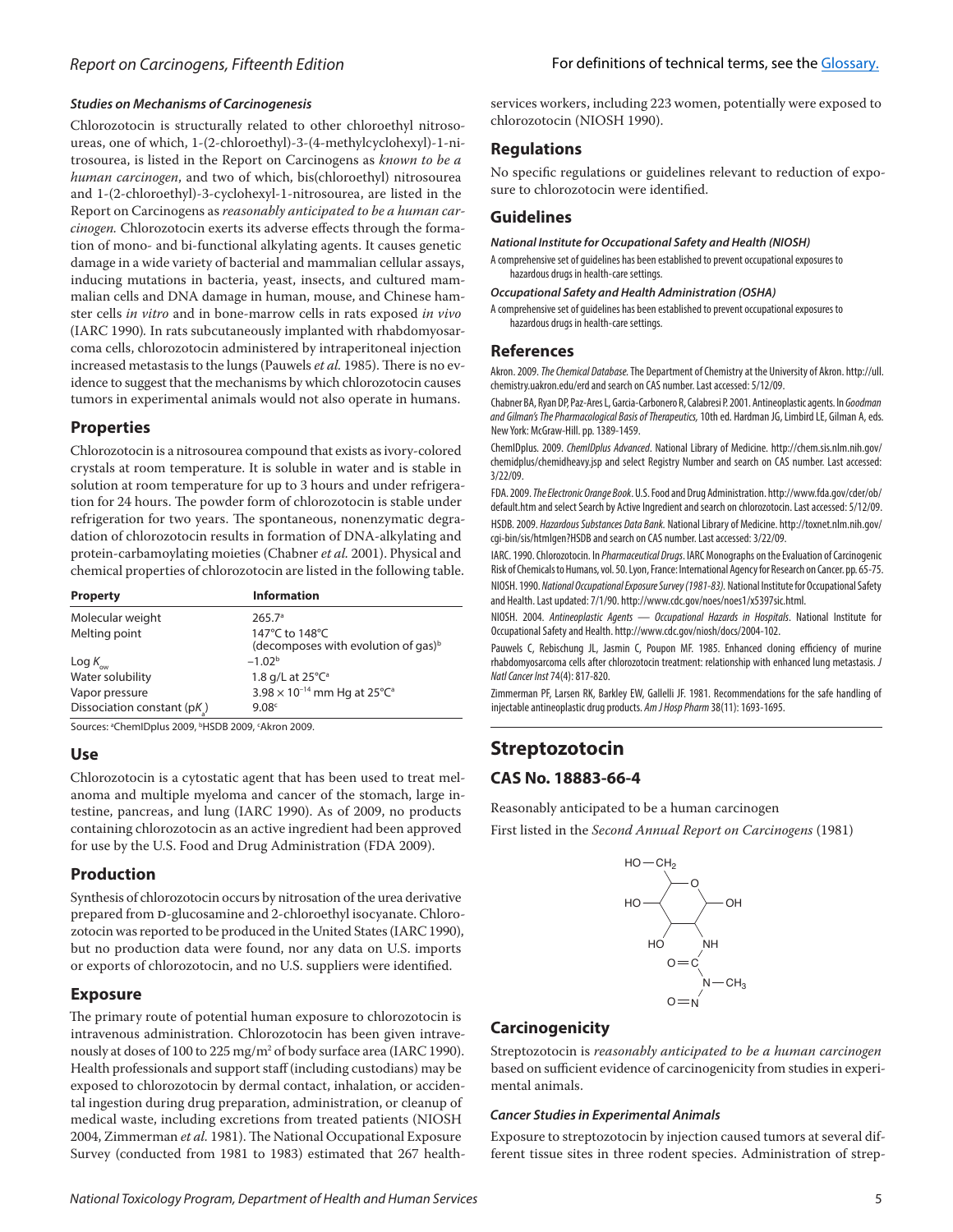## *Report on Carcinogens, F*ifteenth *Edition*

tozotocin by intraperitoneal injection caused kidney tumors in rats and mice of both sexes. In mice, it also caused lung tumors in both sexes and uterine tumors in females. In rats, it also caused pancreatic tumors in both sexes, liver tumors in females, and cancer of the abdominal cavity (sarcoma of the peritoneum) in males. In hamsters, it caused tumors of the liver (hepatocellular carcinoma) or bile duct (cholangioma) in both sexes (IARC 1978). A single intravenous in‑ jection of streptozotocin caused malignant or benign kidney tumors (adenocarcinoma, sarcoma, or adenoma) in rats of both sexes (IARC 1974, 1978, Rakieten and Gordon 1975).

Since streptozotocin was listed in the *Second Annual Report on Carcinogens,* additional studies in rodents have been identified. Intra‑ venous injection of streptozotocin increased the incidence of benign or malignant kidney tumors in mice of both sexes (Hard 1985, Delahunt *et al.* 1995) and the incidence of benign tumors of the kidney, pancreas, liver, bile duct, and testis in male rats (Feldman *et al*. 1977, Kazumi *et al.* 1978, Okawa and Doi 1983). Pancreatic tumors (isletcell adenoma, ductular adenoma, or insulinoma) also were observed in hamsters of both sexes after a single intravenous injection of streptozotocin (Pour and Patil 1983) and in male hamsters after intraperitoneal injection (Pour *et al.* 1990).

#### *Cancer Studies in Humans*

The data available from epidemiological studies are inadequate to evaluate the relationship between human cancer and exposure specifically to streptozotocin.

### **Properties**

Streptozotocin is a nitrosourea compound that exists as pale-yellow or ivory pointed platelets or prisms at room temperature (HSDB 2009). It is soluble in water, lower alcohols, and ketones, slightly soluble in most other polar organic solvents, and insoluble in nonpolar organic solvents. Streptozotocin is sensitive to humidity and light and decomposes rapidly at temperatures over 70°C (IARC 1974). It is most stable in acidic solutions and decomposes rapidly in alkaline solutions. Physical and chemical properties of streptozotocin are listed in the following table.

| <b>Property</b>            | <b>Information</b>                                |
|----------------------------|---------------------------------------------------|
| Molecular weight           | 265.2 <sup>a</sup>                                |
| Melting point              | $115^{\circ}C^{\circ}$                            |
| Log $K_{_{\rm{ow}}}$       | $-1.45^{\rm b}$                                   |
| Water solubility           | 5.070 g/L at 25°C <sup>b</sup>                    |
| Vapor pressure             | $1.74 \times 10^{-12}$ mm Hg at 25°C <sup>b</sup> |
| Dissociation constant (pK) | 1.35 <sup>a</sup>                                 |

Sources: <sup>a</sup>HSDB 2009; <sup>b</sup>ChemIDplus 2009.

### **Use**

Streptozotocin was approved by the U.S. Food and Drug Administration in 1982, as Zanosar, to be marketed for treatment of pancreatic cancer (FDA 2009a). It has also been used to induce and study diabetes, because it has a specific toxic action on pancreatic β-cells (IARC 1974, 1978). Streptozotocin has been investigated as a potential antibacterial agent, but has never been used commercially for this purpose. It is used to treat pancreatic islet-cell cancer, pancreatic adenocarcinoma, Hodgkin disease, colorectal cancer, liver cancer (hepatocellular carcinoma), adrenal-gland cancer (pheochromocytoma), lung cancer (epidermoid carcinoma), lymphocytic lymphoma, Burkitt lymphoma, acute lymphocytic leukemia, malignant melanoma, metastatic sarcoma, and malignant carcinoid tumors (IARC 1978, MedlinePlus 2009).

## **Production**

Streptozotocin is derived from the bacterium *Streptomyces achromogenes* and has been synthesized by three different procedures (IARC 1978, HSDB 2009). In 2009, it was produced by one manufacturer worldwide, in the United States (SRI 2009), and was available from 24 suppliers, including 15 U.S. suppliers (ChemSources 2009). No data on U.S. imports or exports of streptozotocin were found.

## **Exposure**

Streptozotocin is available as an injectable product in 1-g vials from a single U.S. pharmaceutical company (FDA 2009b). In 2009, eight clinical trials using streptozotocin in combination with other antineoplastic agents as treatment for pancreatic, brain, colorectal, adrenal cortical, or various other endocrine tumors were in progress or recently completed (ClinicalTrials 2009). Health professionals and support staff (including custodians) may be exposed to streptozotocin by dermal contact, inhalation, or accidental ingestion during drug preparation, administration, or cleanup of medical waste, including excretions from treated patients (Zimmerman *et al.* 1981, NIOSH 2004). The National Occupational Exposure Survey (conducted from 1981 to 1983) estimated that 2,074 workers, including 1,713 women, potentially were exposed to streptozotocin (NIOSH 1990).

## **Regulations**

#### *Environmental Protection Agency (EPA)*

*Comprehensive Environmental Response, Compensation, and Liability Act* Reportable quantity  $(RQ) = 1$  lb.

*Resource Conservation and Recovery Act*

*Listed Hazardous Waste:* Waste code for which the listing is based wholly or partly on the presence of streptozotocin = U206.

Listed as a hazardous constituent of waste.

*Food and Drug Administration (FDA)*

Streptozotocin is a prescription drug subject to labeling and other requirements.

## **Guidelines**

*National Institute for Occupational Safety and Health (NIOSH)*

A comprehensive set of guidelines has been established to prevent occupational exposures to hazardous drugs in health-care settings.

*Occupational Safety and Health Administration (OSHA)*

A comprehensive set of guidelines has been established to prevent occupational exposures to hazardous drugs in health-care settings.

#### **References**

ChemIDplus. 2009. *ChemIDplus Advanced*. National Library of Medicine. http://chem.sis.nlm.nih.gov/ chemidplus/chemidheavy.jsp and select Registry Number and search on CAS number. Last accessed: 8/12/09.

ChemSources. 2009. *Chem Sources - Chemical Search.* Chemical Sources International. http://www. chemsources.com/chemonline.html and search on streptozotocin. Last accessed: 8/12/09.

ClinicalTrials. 2009. *Streptozotocin*. National Institutes of Health. http://clinicaltrials.gov/ct2/results?term= streptozotocin. Last accessed: 8/12/09.

Delahunt B, Cartwright PR, Thornton A, Dady PJ. 1995. Proliferation kinetics of streptozotocin-induced renal tumours in mice. *Virchows Arch* 425(6): 577-582.

FDA. 2009a. *Drugs@FDA*. U.S. Food and Drug Administration. http://www.accessdata.fda.gov/scripts/ cder/drugsatfda/index.cfm?fuseaction=Search.Search\_Drug\_Name and search on streptozotocin. Last accessed: 8/12/09.

FDA. 2009b. *The Electronic Orange Book*. U.S. Food and Drug Administration. http://www.fda.gov/cder/ob/ default.htm and select Search by Active Ingredient and search on streptozotocin. Last accessed: 8/12/09. Feldman S, Scharp D, Hirshberg G, Dodi G, Ballinger W, Lacy P. 1977. Streptozotocin-induced liver tumors. *Transplantation* 24(2): 152-154.

Hard GC. 1985. Identification of a high-frequency model for renal carcinoma by the induction of renal tumors in the mouse with a single dose of streptozotocin. *Cancer Res* 45(2): 703-708.

HSDB. 2009. *Hazardous Substances Data Bank.* National Library of Medicine. http://toxnet.nlm.nih.gov/ cgi-bin/sis/htmlgen?HSDB and search on CAS number. Last accessed: 8/12/09.